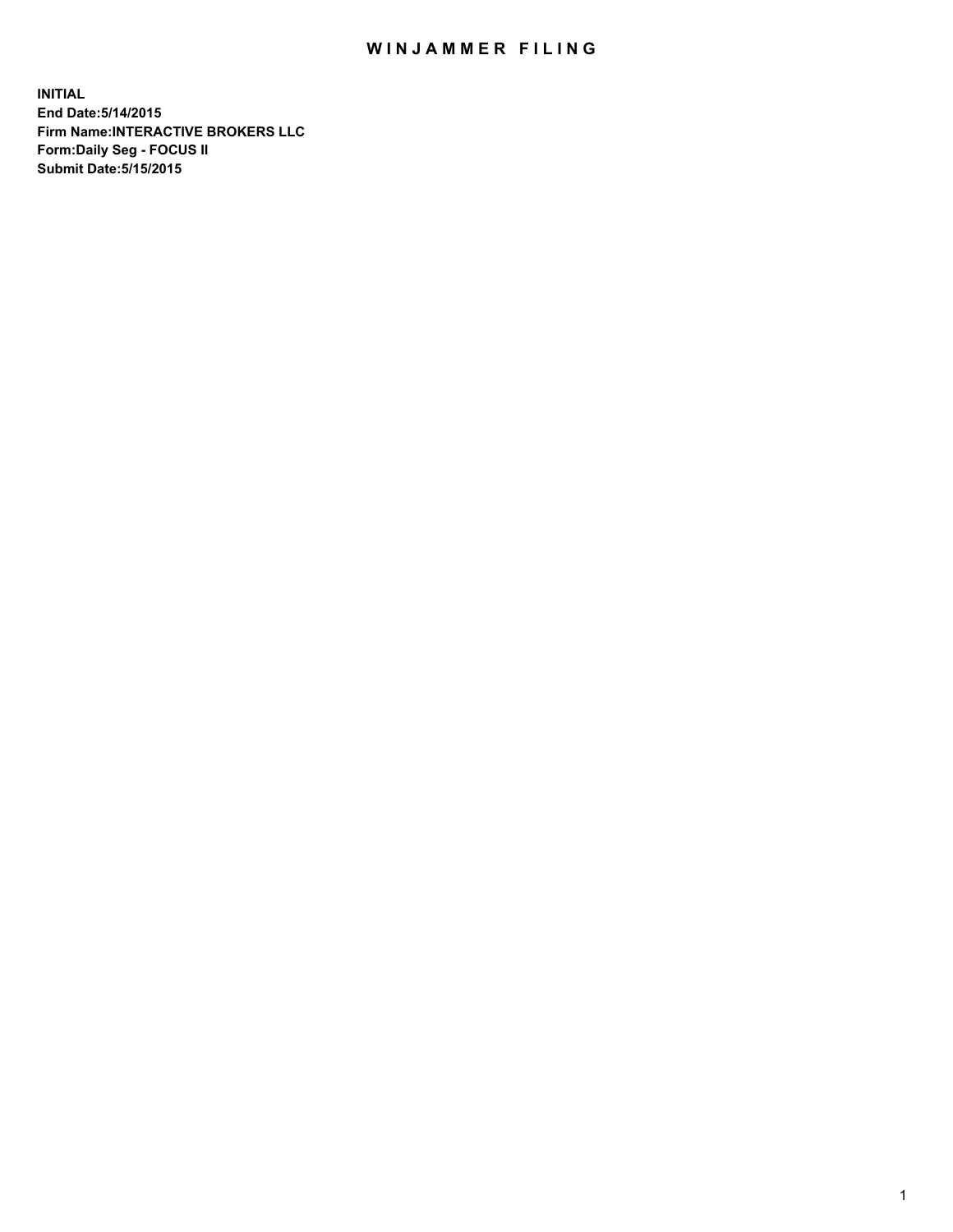## **INITIAL End Date:5/14/2015 Firm Name:INTERACTIVE BROKERS LLC Form:Daily Seg - FOCUS II Submit Date:5/15/2015 Daily Segregation - Cover Page**

| Name of Company<br><b>Contact Name</b><br><b>Contact Phone Number</b><br><b>Contact Email Address</b> | <b>INTERACTIVE BROKERS LLC</b><br><b>Michael Ellman</b><br>203-422-8926<br>mellman@interactivebrokers.co<br>$m$ |
|-------------------------------------------------------------------------------------------------------|-----------------------------------------------------------------------------------------------------------------|
| FCM's Customer Segregated Funds Residual Interest Target (choose one):                                |                                                                                                                 |
| a. Minimum dollar amount: ; or                                                                        | $\overline{\mathbf{0}}$                                                                                         |
| b. Minimum percentage of customer segregated funds required:% ; or                                    | 0                                                                                                               |
| c. Dollar amount range between: and; or                                                               | 155,000,000 245,000,000                                                                                         |
| d. Percentage range of customer segregated funds required between:% and%.                             | 0 <sub>0</sub>                                                                                                  |
| FCM's Customer Secured Amount Funds Residual Interest Target (choose one):                            |                                                                                                                 |
| a. Minimum dollar amount: ; or                                                                        | $\overline{\mathbf{0}}$                                                                                         |
| b. Minimum percentage of customer secured funds required:% ; or                                       | 0                                                                                                               |
| c. Dollar amount range between: and; or                                                               | 80,000,000 120,000,000                                                                                          |
| d. Percentage range of customer secured funds required between:% and%.                                | 0 <sub>0</sub>                                                                                                  |
|                                                                                                       |                                                                                                                 |
| FCM's Cleared Swaps Customer Collateral Residual Interest Target (choose one):                        |                                                                                                                 |
| a. Minimum dollar amount: ; or                                                                        | $\overline{\mathbf{0}}$                                                                                         |
| b. Minimum percentage of cleared swaps customer collateral required:% ; or                            | $\overline{\mathbf{0}}$                                                                                         |
| c. Dollar amount range between: and; or                                                               | 0 <sub>0</sub>                                                                                                  |
| d. Percentage range of cleared swaps customer collateral required between:% and%.                     | 0 <sub>0</sub>                                                                                                  |
| Current ANC:on                                                                                        | <u>2,487,118,617 14-MAY-2015</u>                                                                                |
| <b>Broker Dealer Minimum</b>                                                                          | 295,240,190                                                                                                     |
| Debit/Deficit - CustomersCurrent AmountGross Amount                                                   |                                                                                                                 |
| Domestic Debit/Deficit                                                                                | 2,315,735                                                                                                       |
| Foreign Debit/Deficit                                                                                 | 5,964,2910                                                                                                      |
| Debit/Deficit - Non CustomersCurrent AmountGross Amount                                               |                                                                                                                 |
| Domestic Debit/Deficit                                                                                | 0 <sub>0</sub>                                                                                                  |
| Foreign Debit/Deficit                                                                                 | 0 <sub>0</sub>                                                                                                  |
| Proprietary Profit/Loss                                                                               |                                                                                                                 |
| Domestic Profit/Loss                                                                                  | $\overline{\mathbf{0}}$                                                                                         |
| Foreign Profit/Loss                                                                                   | $\underline{\mathbf{0}}$                                                                                        |
| Proprietary Open Trade Equity                                                                         |                                                                                                                 |
| Domestic OTE                                                                                          | <u>0</u>                                                                                                        |
| Foreign OTE                                                                                           | <u>0</u>                                                                                                        |
| <b>SPAN</b>                                                                                           |                                                                                                                 |
| <b>Customer SPAN Calculation</b>                                                                      | 1,456,956,032                                                                                                   |
| Non-Customer SPAN Calcualation                                                                        | <u>19,695,159</u>                                                                                               |
| Proprietary Capital Charges                                                                           | <u>0</u>                                                                                                        |
| Minimum Dollar Amount Requirement<br>Other NFA Dollar Amount Requirement                              | 20,000,000 [7465]                                                                                               |
|                                                                                                       | 21,703,267 [7475]                                                                                               |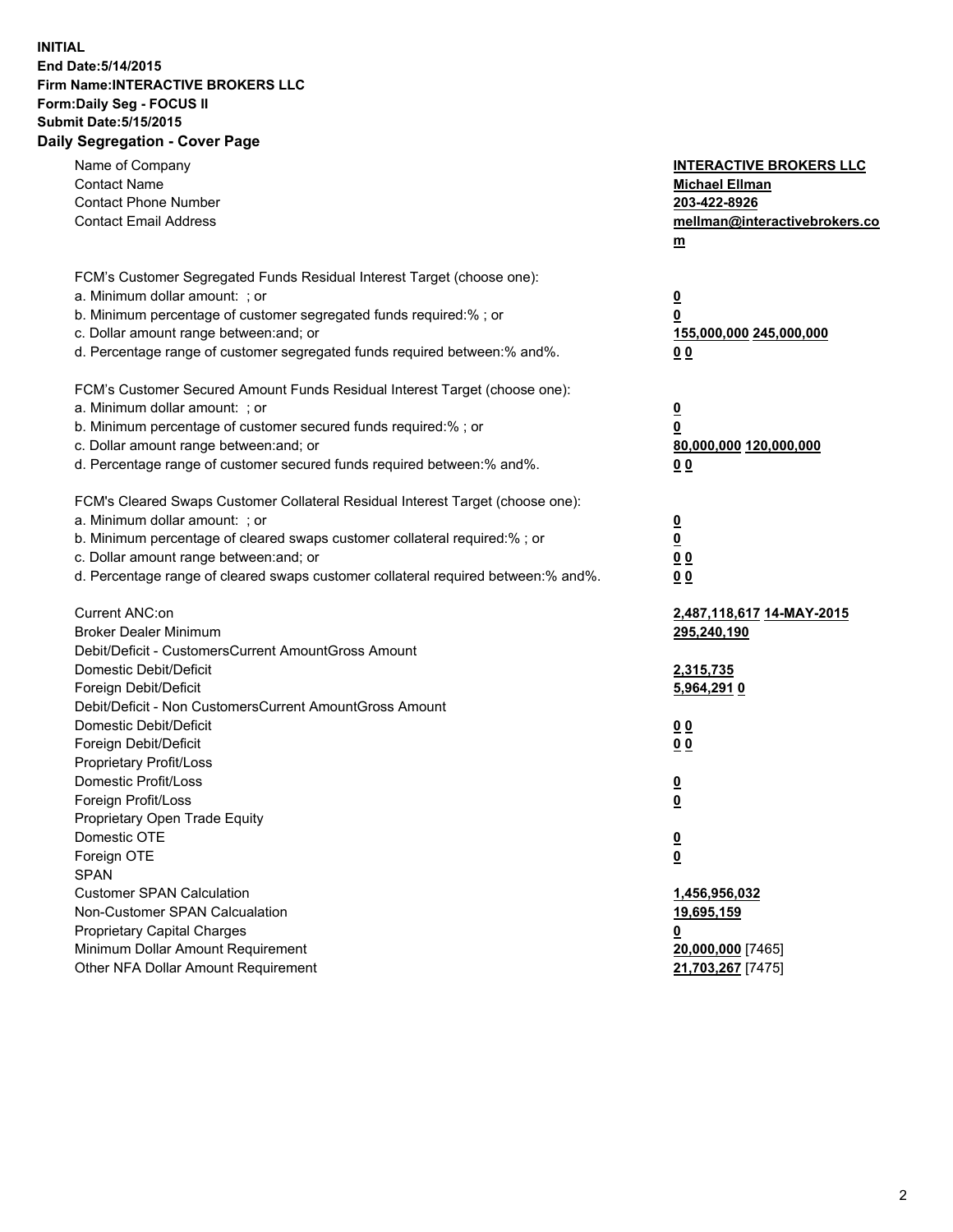## **INITIAL End Date:5/14/2015 Firm Name:INTERACTIVE BROKERS LLC Form:Daily Seg - FOCUS II Submit Date:5/15/2015 Daily Segregation - Secured Amounts**

|     | Dany Ocgregation - Oceanea Annoanta                                                         |                                   |
|-----|---------------------------------------------------------------------------------------------|-----------------------------------|
|     | Foreign Futures and Foreign Options Secured Amounts                                         |                                   |
|     | Amount required to be set aside pursuant to law, rule or regulation of a foreign            | $0$ [7305]                        |
|     | government or a rule of a self-regulatory organization authorized thereunder                |                                   |
| 1.  | Net ledger balance - Foreign Futures and Foreign Option Trading - All Customers             |                                   |
|     | A. Cash                                                                                     | 575,219,613 [7315]                |
|     | B. Securities (at market)                                                                   | $0$ [7317]                        |
| 2.  | Net unrealized profit (loss) in open futures contracts traded on a foreign board of trade   | -28,590,993 [7325]                |
| 3.  | Exchange traded options                                                                     |                                   |
|     | a. Market value of open option contracts purchased on a foreign board of trade              | 170,908 [7335]                    |
|     | b. Market value of open contracts granted (sold) on a foreign board of trade                | <u>-46,285</u> [7337]             |
| 4.  | Net equity (deficit) (add lines 1.2. and 3.)                                                | 546,753,243 [7345]                |
| 5.  | Account liquidating to a deficit and account with a debit balances - gross amount           | <u>5,964,291</u> [7351]           |
|     | Less: amount offset by customer owned securities                                            | 0 [7352] 5,964,291 [7354]         |
| 6.  | Amount required to be set aside as the secured amount - Net Liquidating Equity              | 552,717,534 [7355]                |
|     | Method (add lines 4 and 5)                                                                  |                                   |
| 7.  | Greater of amount required to be set aside pursuant to foreign jurisdiction (above) or line | 552,717,534 [7360]                |
|     | 6.                                                                                          |                                   |
|     | FUNDS DEPOSITED IN SEPARATE REGULATION 30.7 ACCOUNTS                                        |                                   |
| 1.  | Cash in banks                                                                               |                                   |
|     | A. Banks located in the United States                                                       | $0$ [7500]                        |
|     | B. Other banks qualified under Regulation 30.7                                              | 0 [7520] 0 [7530]                 |
| 2.  | Securities                                                                                  |                                   |
|     | A. In safekeeping with banks located in the United States                                   | 475,664,032 [7540]                |
|     | B. In safekeeping with other banks qualified under Regulation 30.7                          | 0 [7560] 475,664,032 [7570]       |
| 3.  | Equities with registered futures commission merchants                                       |                                   |
|     | A. Cash                                                                                     | $0$ [7580]                        |
|     | <b>B.</b> Securities                                                                        | $0$ [7590]                        |
|     | C. Unrealized gain (loss) on open futures contracts                                         | $0$ [7600]                        |
|     | D. Value of long option contracts                                                           | $0$ [7610]                        |
|     | E. Value of short option contracts                                                          | 0 [7615] 0 [7620]                 |
| 4.  | Amounts held by clearing organizations of foreign boards of trade                           |                                   |
|     | A. Cash                                                                                     | $0$ [7640]                        |
|     | <b>B.</b> Securities                                                                        | $0$ [7650]                        |
|     | C. Amount due to (from) clearing organization - daily variation                             | $0$ [7660]                        |
|     | D. Value of long option contracts                                                           | $0$ [7670]                        |
|     | E. Value of short option contracts                                                          | 0 [7675] 0 [7680]                 |
| 5.  | Amounts held by members of foreign boards of trade                                          |                                   |
|     | A. Cash                                                                                     | 207,466,116 [7700]                |
|     | <b>B.</b> Securities                                                                        | $0$ [7710]                        |
|     | C. Unrealized gain (loss) on open futures contracts                                         | -3,124,071 [7720]                 |
|     | D. Value of long option contracts                                                           | 170,918 [7730]                    |
|     | E. Value of short option contracts                                                          | -46,286 [7735] 204,466,677 [7740] |
| 6.  | Amounts with other depositories designated by a foreign board of trade                      | $0$ [7760]                        |
| 7.  | Segregated funds on hand                                                                    | $0$ [7765]                        |
| 8.  | Total funds in separate section 30.7 accounts                                               | 680,130,709 [7770]                |
| 9.  | Excess (deficiency) Set Aside for Secured Amount (subtract line 7 Secured Statement         | 127,413,175 [7380]                |
|     | Page 1 from Line 8)                                                                         |                                   |
| 10. | Management Target Amount for Excess funds in separate section 30.7 accounts                 | 80,000,000 [7780]                 |
| 11. | Excess (deficiency) funds in separate 30.7 accounts over (under) Management Target          | 47,413,175 [7785]                 |
|     |                                                                                             |                                   |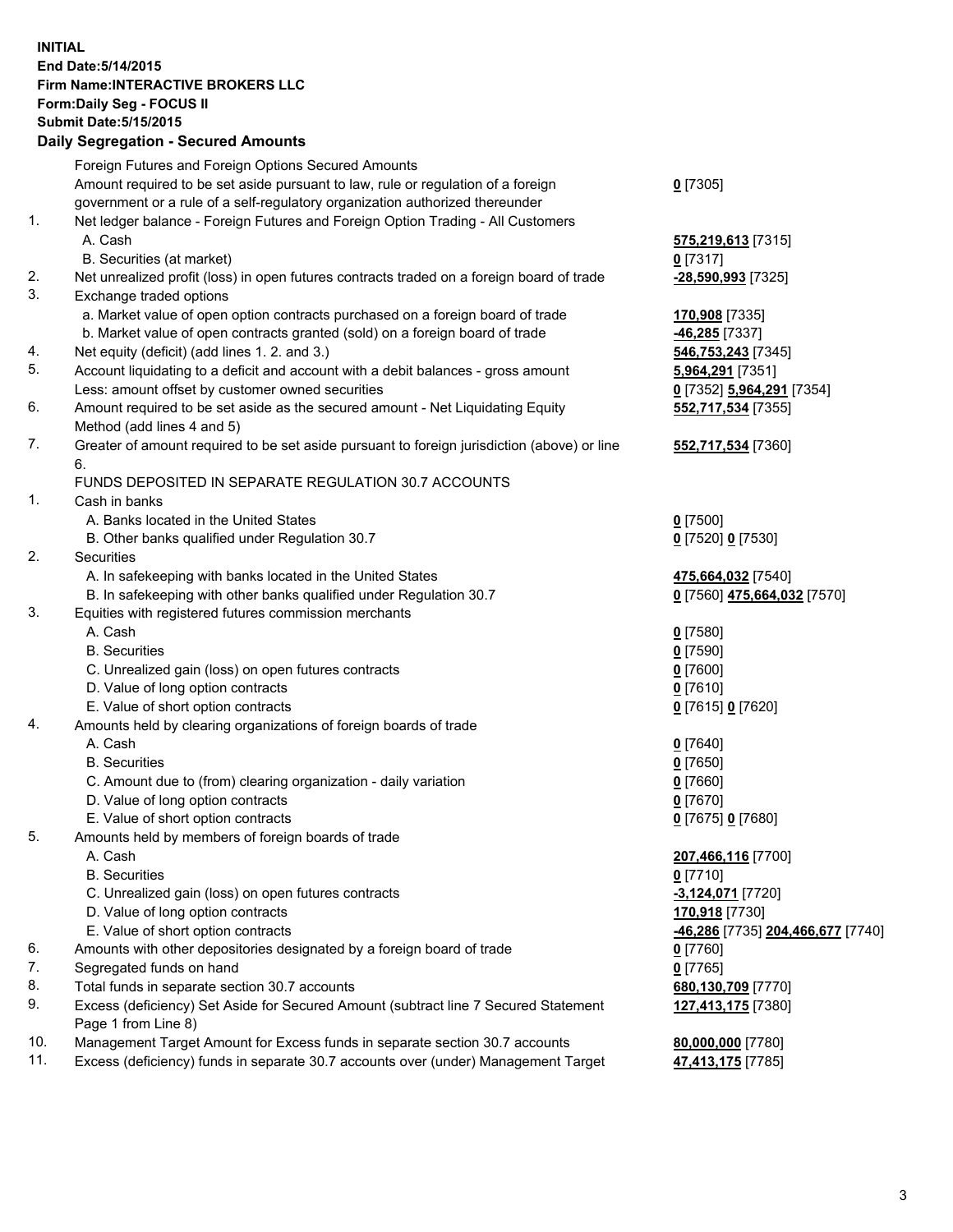**INITIAL End Date:5/14/2015 Firm Name:INTERACTIVE BROKERS LLC Form:Daily Seg - FOCUS II Submit Date:5/15/2015 Daily Segregation - Segregation Statement** SEGREGATION REQUIREMENTS(Section 4d(2) of the CEAct) 1. Net ledger balance A. Cash **2,687,812,695** [7010] B. Securities (at market) **0** [7020] 2. Net unrealized profit (loss) in open futures contracts traded on a contract market **-123,747,548** [7030] 3. Exchange traded options A. Add market value of open option contracts purchased on a contract market **119,790,971** [7032] B. Deduct market value of open option contracts granted (sold) on a contract market **-192,385,326** [7033] 4. Net equity (deficit) (add lines 1, 2 and 3) **2,491,470,792** [7040] 5. Accounts liquidating to a deficit and accounts with debit balances - gross amount **2,315,735** [7045] Less: amount offset by customer securities **0** [7047] **2,315,735** [7050] 6. Amount required to be segregated (add lines 4 and 5) **2,493,786,527** [7060] FUNDS IN SEGREGATED ACCOUNTS 7. Deposited in segregated funds bank accounts A. Cash **371,680,924** [7070] B. Securities representing investments of customers' funds (at market) **1,416,030,945** [7080] C. Securities held for particular customers or option customers in lieu of cash (at market) **0** [7090] 8. Margins on deposit with derivatives clearing organizations of contract markets A. Cash **11,495,647** [7100] B. Securities representing investments of customers' funds (at market) **111,473,051** [7110] C. Securities held for particular customers or option customers in lieu of cash (at market) **0** [7120] 9. Net settlement from (to) derivatives clearing organizations of contract markets **167,364** [7130] 10. Exchange traded options A. Value of open long option contracts **2,414,840** [7132] B. Value of open short option contracts **-7,849,193** [7133] 11. Net equities with other FCMs A. Net liquidating equity **-68,233,829** [7140] B. Securities representing investments of customers' funds (at market) **863,448,438** [7160] C. Securities held for particular customers or option customers in lieu of cash (at market) **0** [7170] 12. Segregated funds on hand **0** [7150] 13. Total amount in segregation (add lines 7 through 12) **2,700,628,187** [7180] 14. Excess (deficiency) funds in segregation (subtract line 6 from line 13) **206,841,660** [7190] 15. Management Target Amount for Excess funds in segregation **155,000,000** [7194]

16. Excess (deficiency) funds in segregation over (under) Management Target Amount Excess

**51,841,660** [7198]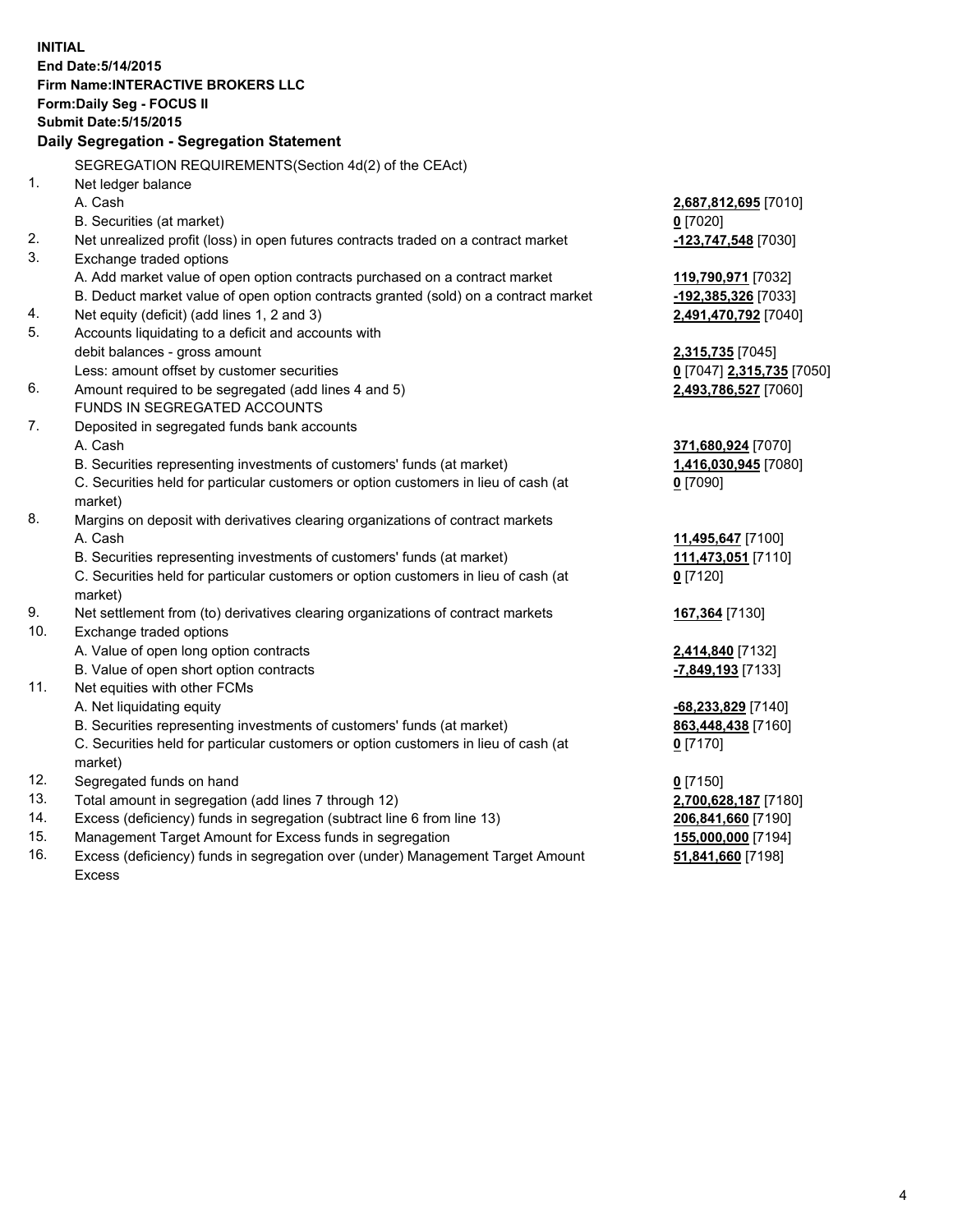## **INITIAL End Date:5/14/2015 Firm Name:INTERACTIVE BROKERS LLC Form:Daily Seg - FOCUS II Submit Date:5/15/2015 Daily Segregation - Supplemental**

| $\blacksquare$           | Total gross margin deficiencies - Segregated Funds Origin                                                                        | 2,490,052 [9100] |
|--------------------------|----------------------------------------------------------------------------------------------------------------------------------|------------------|
| $\blacksquare$           | Total gross margin deficiencies - Secured Funds Origin                                                                           | 98,853 [9101]    |
| $\blacksquare$           | Total gross margin deficiencies - Cleared Swaps Customer Collateral Funds Origin                                                 | $0$ [9102]       |
| $\blacksquare$           | Total gross margin deficiencies - Noncustomer and Proprietary Accounts Origin                                                    | $0$ [9103]       |
| $\blacksquare$           | Total number of accounts contributing to total gross margin deficiencies - Segregated<br>Funds Origin                            | 23 [9104]        |
| $\blacksquare$           | Total number of accounts contributing to total gross margin deficiencies - Secured<br>Funds Origin                               | $5$ [9105]       |
| $\blacksquare$           | Total number of accounts contributing to the total gross margin deficiencies - Cleared<br>Swaps Customer Collateral Funds Origin | $0$ [9106]       |
| $\overline{\phantom{a}}$ | Total number of accounts contributing to the total gross margin deficiencies -<br>Noncustomer and Proprietary Accounts Origin    | $0$ [9107]       |
|                          | Upload a copy of the firm's daily margin report the FCM uses to issue margin calls<br>which corresponds with the reporting date. |                  |

05.14.2015 Commodity Margin Deficiency Report.xls